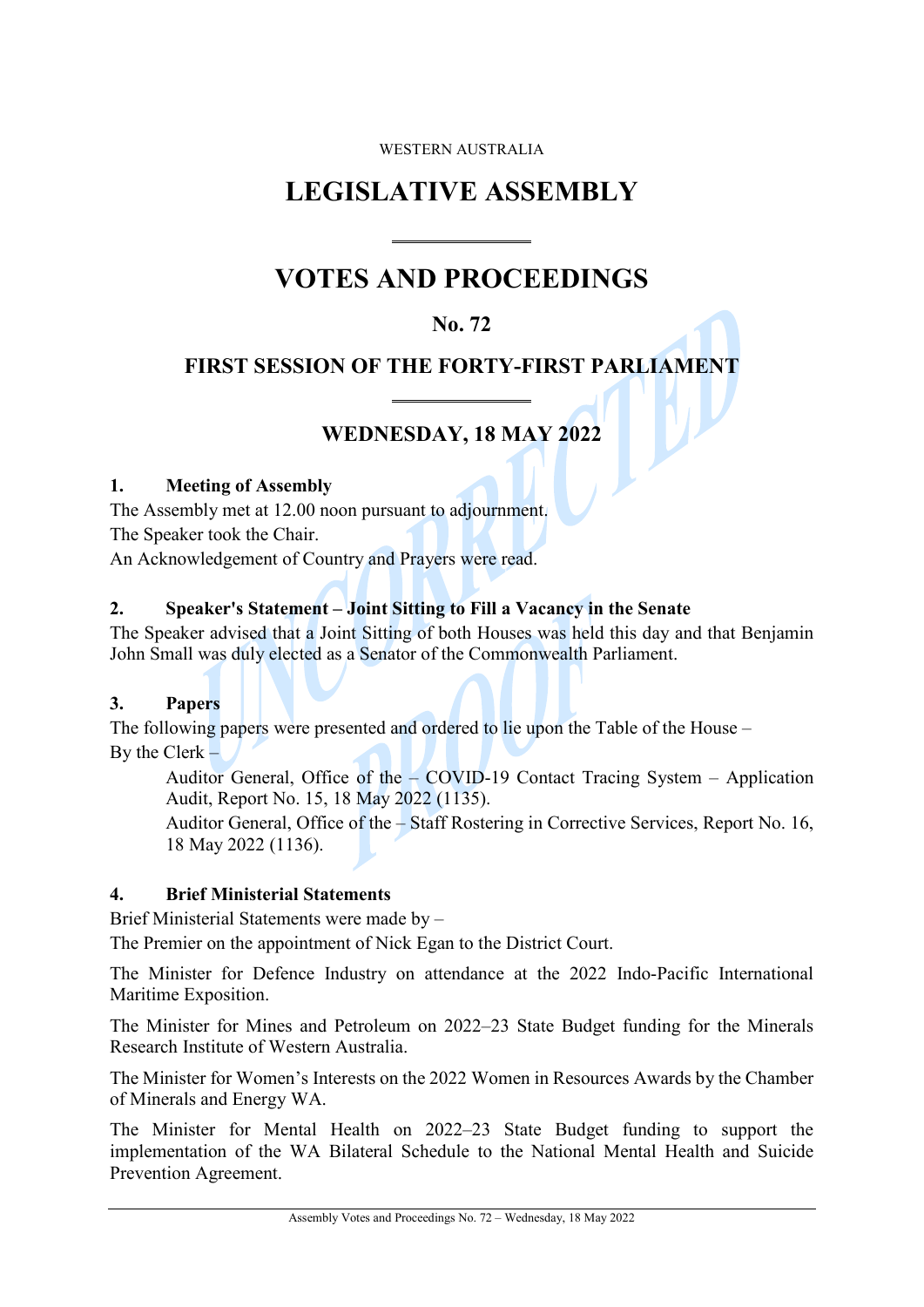The Minister for Environment on protections to safeguard Exmouth Gulf.

#### **5. Suspension of Standing Orders**

The Minister for Mines and Petroleum, without notice, moved,

That so much of the Standing Orders be suspended as is necessary to enable Private Members' Business to have priority from 4.00 pm to 6.00 pm on Wednesday 18 May 2022.

Question put and passed.

#### **6. Speaker's Statement – Dinner Break**

The Speaker advised members that a dinner break was scheduled this evening between 6.00 pm and 7.00 pm.

#### **7. Appropriation (Recurrent 2022–23) Bill 2022 Appropriation (Capital 2022–23) Bill 2022**

The Order of the Day for the resumption of the debate upon the second reading of the bills was read.

Debate resumed.

Debate interrupted by the Chair (Mr M.J. Folkard speaking) and adjourned until a later stage of the sitting.

#### **8. Questions**

Questions without Notice were taken.

#### **9. Matter of Public Interest – Family and Domestic Violence Support Services**

The Speaker informed the Assembly that she was in receipt of a notice from Ms L. Mettam that she intended to move a motion on a matter of public interest.

At least five members having risen in support,

Ms L. Mettam moved,

That this House joins West Australians in condemning the lack of vision and leadership from this State Budget resulting in underfunding of family and domestic violence support services at a time of record windfalls and when families are under significant housing and cost of living pressures.

Debate ensued.

Question put.

The Assembly divided.

|                 | $\mathbf{1}$  |                         |
|-----------------|---------------|-------------------------|
| Mr V.A. Catania | Dr D.J. Honey | Ms L. Mettam            |
| Ms M.J. Davies  | Mr R.S. Love  | Mr P.J. Rundle (Teller) |

Ayes  $(6)$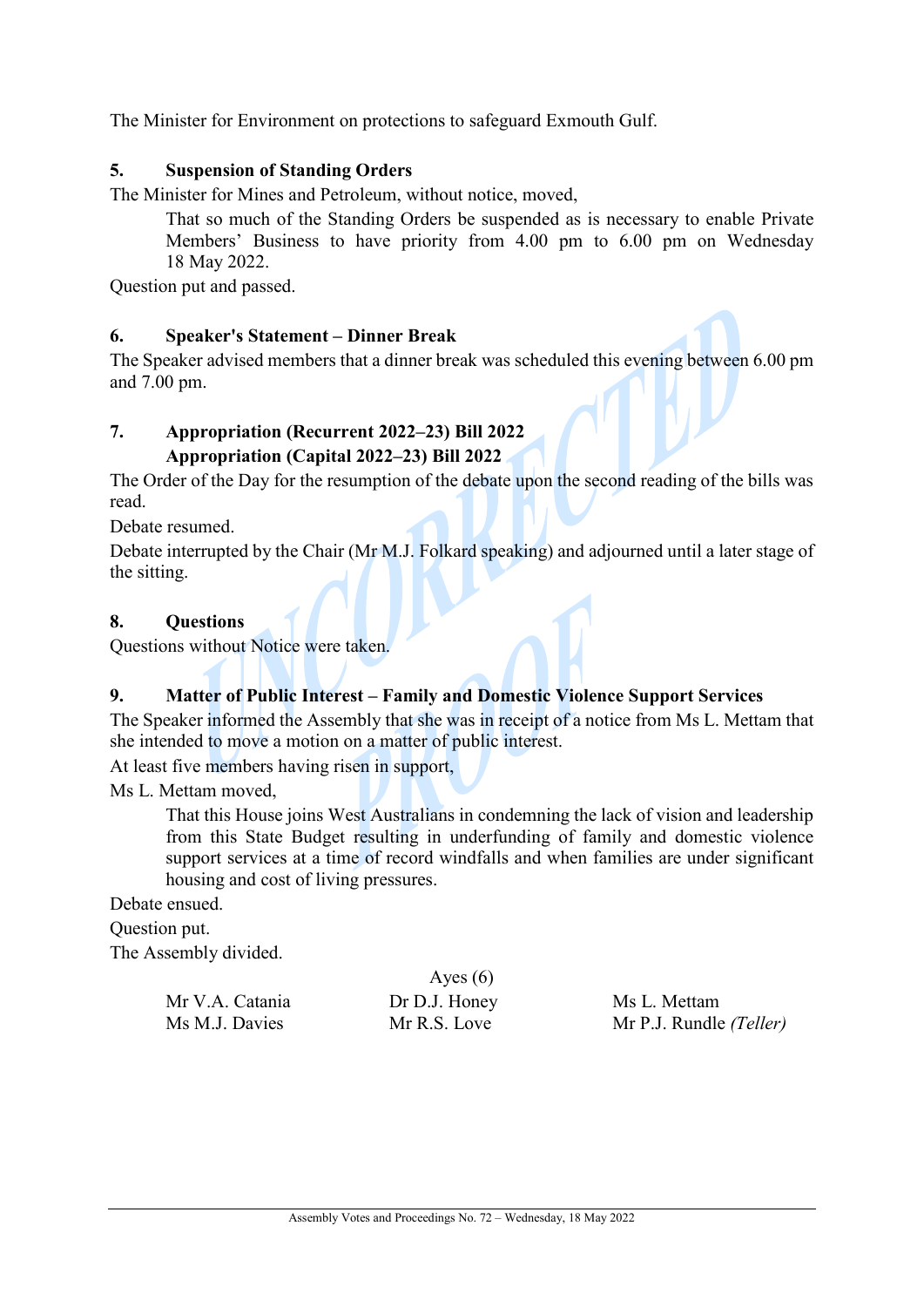Mr W.J. Johnston Mr D.T. Punch

Noes (40) Mr S.N. Aubrey Ms E.J. Kelsbie Ms M.M. Quirk Mr G. Baker Ms A.E. Kent Ms R. Saffioti Ms H.M. Beazley **Dr J. Krishnan** Ms A. Sanderson Dr A.D. Buti Mr P. Lilburne Mr D.A.E. Scaife Mr J.N. Carey Ms S.F. McGurk Ms J.J. Shaw Ms L. Dalton Mr S.A. Millman Dr K. Stratton Ms D.G. D'Anna Mr Y. Mubarakai Mr C.J. Tallentire Mr M.J. Folkard Ms L.A. Munday Ms C.M. Tonkin<br>
Ms M.J. Hammat Mrs L.M. O'Malley Mr R.R. Whitby Ms M.J. Hammat Mrs L.M. O'Malley Ms J.L. Hanns Mr P. Papalia Ms S.E. Winton Mr H.T. Jones Mr J.R. Quigley

Ms C.M. Collins Mr K.J.J. Michel Mrs J.M.C. Stojkovski Mr M. Hughes Mr S.J. Price Ms E.L. Hamilton *(Teller)* 

Question thus negatived.

#### **10. Variation to the Order of Business**

Ordered, That Private Members' Business Notice of Motion No. 11 be next considered.

#### **11. State Budget and Cost of Living**

Ms M.J. Davies, pursuant to notice, moved,

That this House condemns the Premier for delivering a Budget that fails to provide real cost of living relief and is too little too late for WA families and key sectors in crisis.

Debate ensued.

Debate interrupted by the Chair (Ms M.J. Hammat speaking) and adjourned until a later stage of the sitting.

# **12. Variation to the Order of Business**

Ordered, That consideration of Government Business Order of the Day No. 1 be resumed.

# **13. Appropriation (Recurrent 2022–23) Bill 2022 Appropriation (Capital 2022–23) Bill 2022**

The Order of the Day for the resumption of the debate upon the second reading of the bills was read.

Debate resumed.

The Minister for Mines and Petroleum moved, That the debate be adjourned.

Question put and passed.

# **14. COVID-19 Response Legislation Amendment (Extension of Expiring Provisions) Bill (No. 2) 2021**

Message No. 51 dated 18 May 2022 from the Legislative Council was reported agreeing to the bill without amendment.